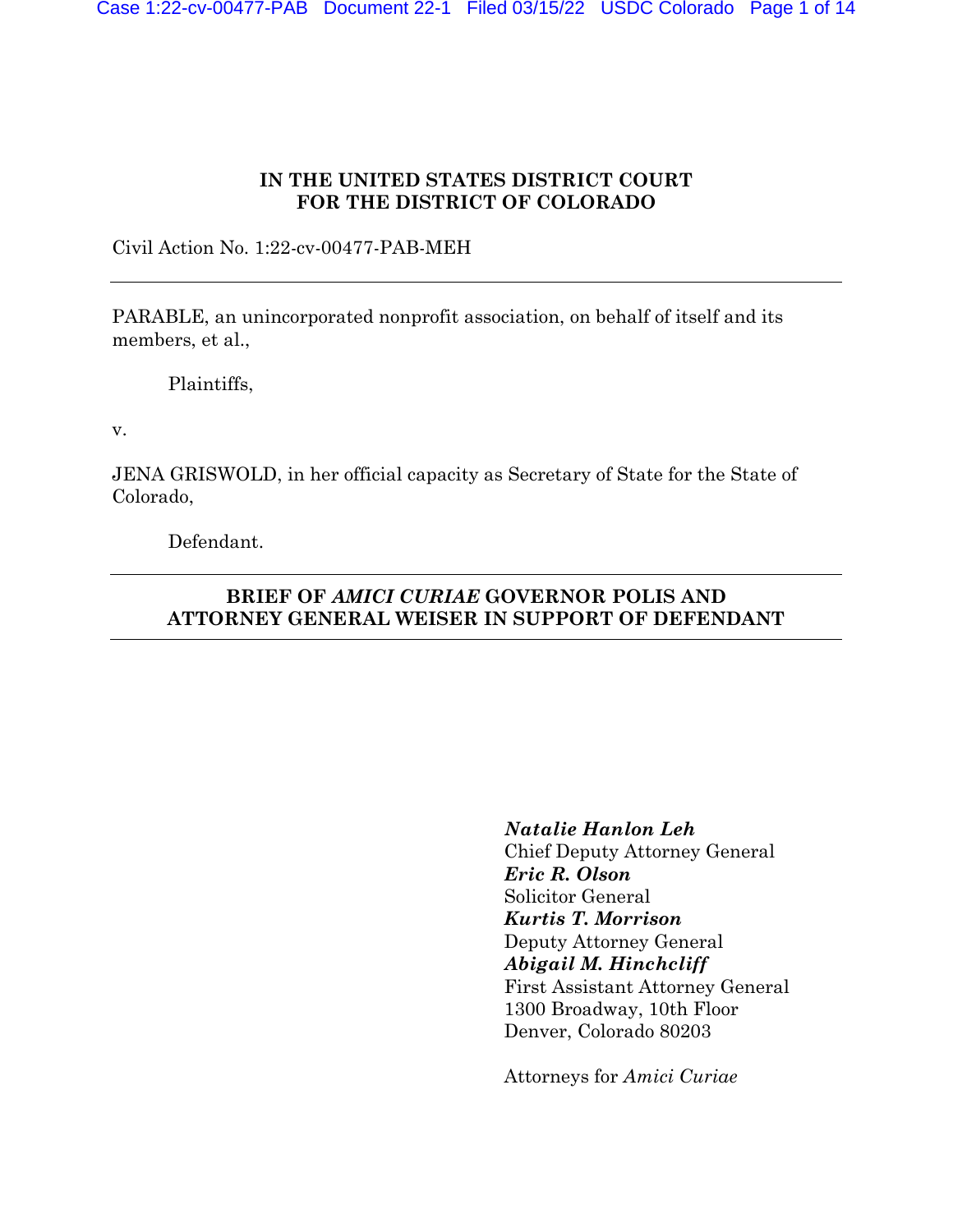### **INTRODUCTION**

Plaintiffs seek relief on behalf of a political party that did not choose to join the Plaintiffs' suit. And the relief they seek is extraordinary. At each step of their argument, Plaintiffs ask this court to disregard the rights and choices of the State, the voters that approved the law, and Plaintiffs' own political party.

Under Supreme Court precedent, states may determine the nominating process for state offices. Ignoring this authority, Plaintiffs ask this court—without the guidance of any manageable legal standards—to force Colorado to facilitate the process that these Plaintiffs prefer. Under the U.S. Constitution, political parties have the right to choose whether to open or close their nomination process. The Colorado Republican Party did just that when it voted overwhelmingly to keep a semiopen primary rather than a closed assembly process. Plaintiffs now ask the Court to invalidate that choice. Finally, the people have a right under the Colorado Constitution to initiate laws governing the State and to manage the integrity of their elections. Yet Plaintiffs seek to override the will of the people and require the Court to rewrite a law approved by Colorado voters.

The Court should reject Plaintiffs' request for a preliminary injunction.

### **ARGUMENT**

## **I. Plaintiffs allege constitutional violations on behalf of a party that has not joined their case.**

The alleged right asserted by Plaintiffs here is an unusual one. Plaintiffs assert that their associational rights are violated when the political party to which they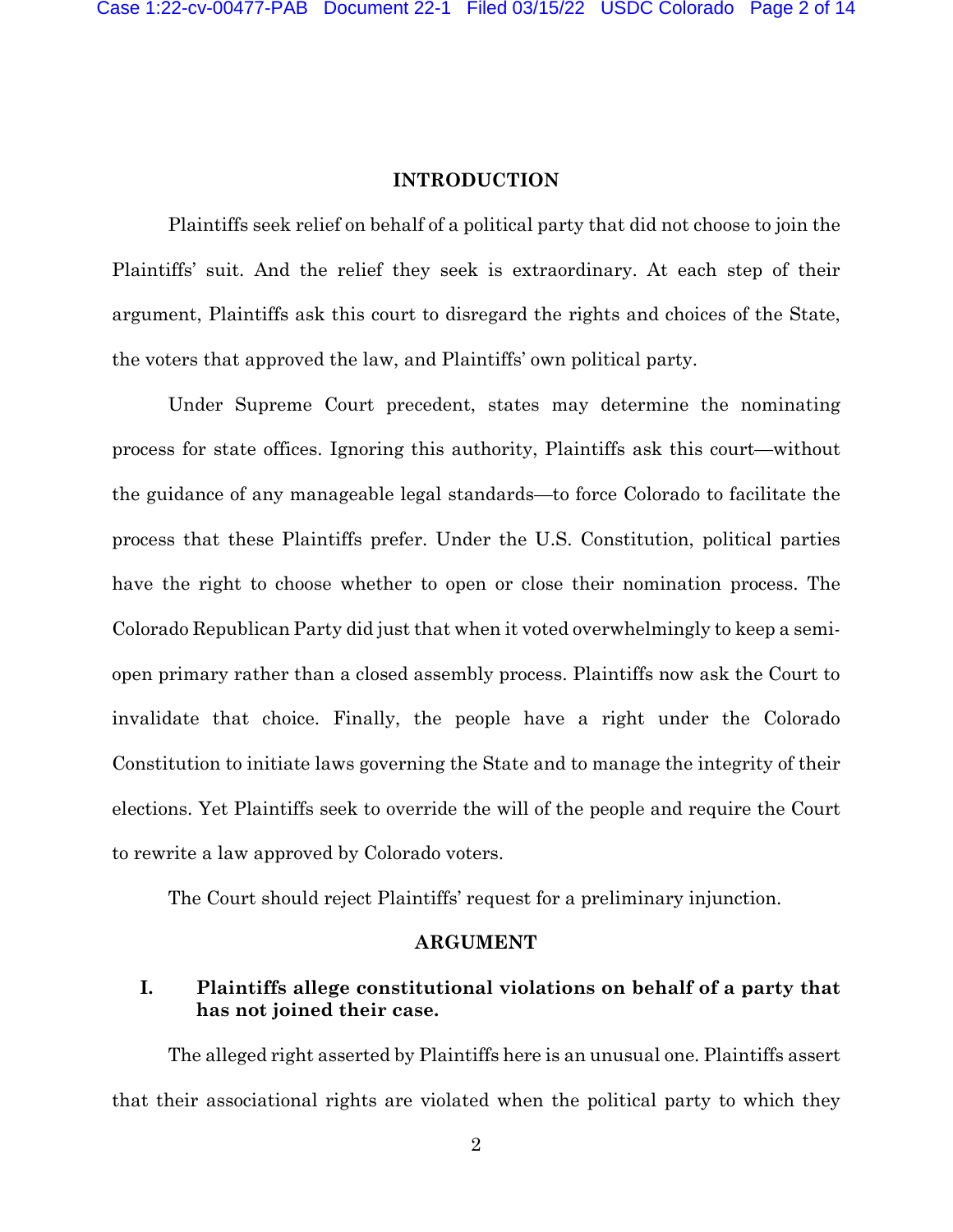belong is "forced to associate with unaffiliated voters" in a semi-open primary. Doc. 2-1, Plaintiffs' Memorandum at 6. But Plaintiffs are not the Colorado Republican Party, and the Colorado Republican Party is not a party here. Rather, Plaintiffs are singular members of the Colorado Republican Party who happen to disagree with their party's decision to hold a semi-open primary.[1](#page-2-0)

Plaintiffs note that the Republican State Central Committee voted to authorize the "Republican Party of Colorado, its members, or both" to bring this lawsuit. Doc. 1, Complaint at ¶ 31. But only five individual members of the Colorado Republican Party are plaintiffs here; the Party itself is not.[2](#page-2-1) Plaintiffs lack standing to bring their constitutional claims on behalf of a party that chose not to join their suit or file a separate action itself.

## **II. Plaintiffs' alleged associational right would force Colorado to use state power contrary to Supreme Court precedent.**

Even if Plaintiffs had standing to raise their constitutional claims, Proposition 108 does not compel political parties to associate with unaffiliated voters. Instead, it expressly allows parties to nominate candidates by a closed assembly or convention,

<span id="page-2-0"></span><sup>1</sup> *Colorado Matters: Colorado GOP chair on party's priorities; Remembering Ron Miles*, Colorado Public Radio (March 11, 2022) *available at*  https://www.npr.org/podcasts/413443142/colorado-matters (statement at 20:32 by party chair: "that's a lawsuit that [the] Colorado GOP is not involved in. The people bringing that are representing specific Republicans who share that viewpoint[.]").

<span id="page-2-1"></span><sup>2</sup> As of 2021, the Republican State Central Committee had 686 voting members. *See*  Doc. 1, Complaint at 8.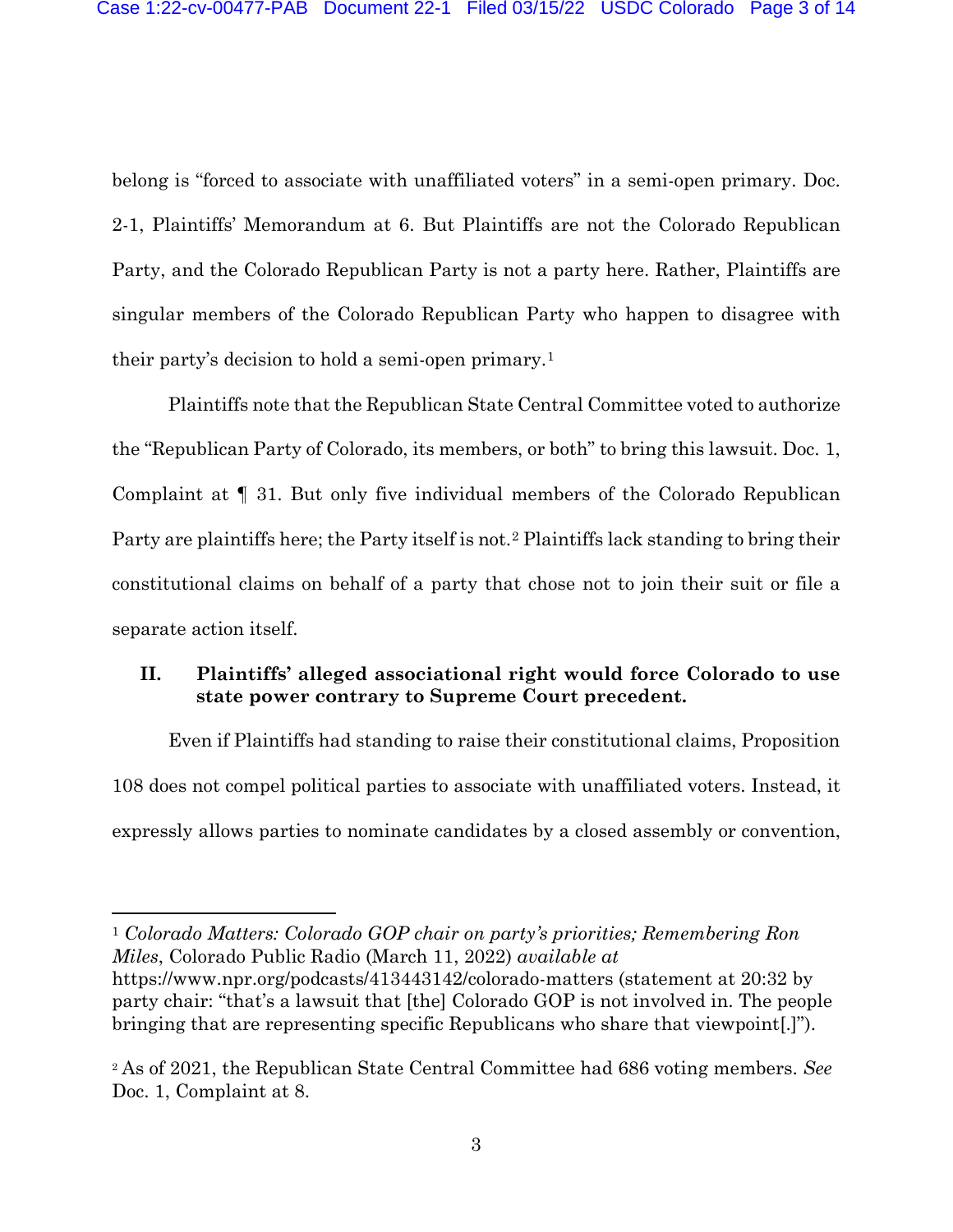thereby offering political parties the option to remove unaffiliated voters from this process. C.R.S. § 1-4-702(1). The right Plaintiffs seek is the right to force the State to use its election machinery—including all taxpayer-funded resources required to support a statewide primary—in a manner contrary to that authorized by law in the state and approved by voters.

Prior Supreme Court caselaw rejected the very argument Plaintiffs advance here. Though a party has the right to close its nominating contest, it has no concomitant right to require the State to conduct and pay for whatever type of nominating contest the party desires. *California Democratic Party v. Jones*, 530 U.S. 567 (2000). In fact, the reverse is true. The Supreme Court acknowledged that "[s]tates have a major role to play in *structuring* and monitoring the election process, including primaries." *Id.* at 572 (emphasis added). And the Court considered it "too plain for argument" that a state may choose the process a party uses to select its nominees. *Id.* (quotation omitted).

The division of rights is clear. A state cannot require a party to keep its primary open, or to keep its primary closed. *Id.*; *see also Tashjian v. Republican Party of Connecticut*, 479 U.S. 208, 215-16 (1986). But when a political party engages in a state-run and state-financed election, the state acquires a "legitimate governmental interest in ensuring the fairness of the party's nominating process, enabling it to prescribe what that process must be." *New York State Bd. of Elections v. Lopez Torres*, 552 U.S. 196, 202-03 (2008).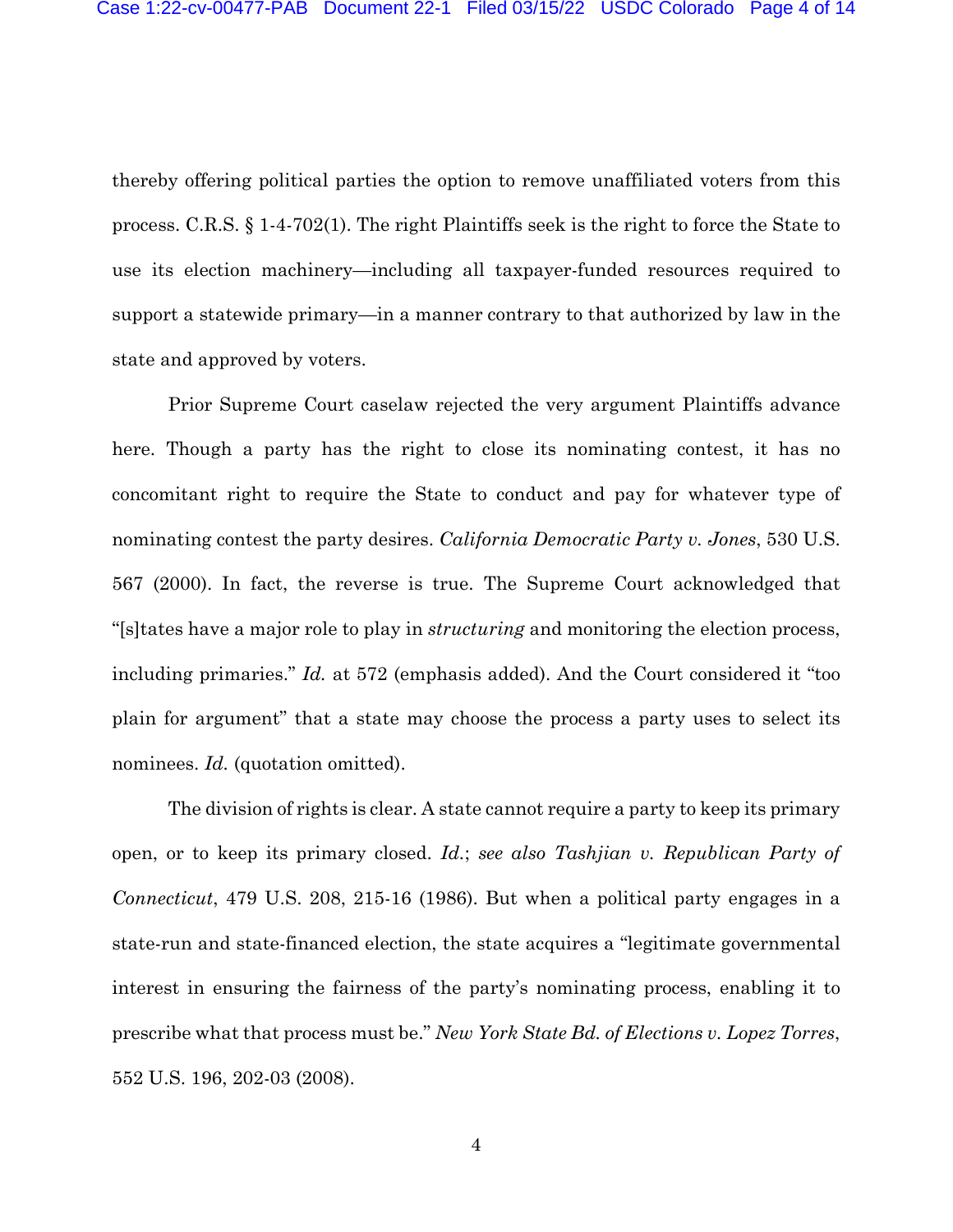That is what Colorado did here. In approving Proposition 108, Colorado voters allowed political parties to hold a semi-open primary election using the State's voting machinery and taxpayer funds. And Proposition 108 offers the option for major political parties to bar unaffiliated voters from their nominating contests—by allowing candidate selection via a "closed" assembly or convention should at least three-fourths of a party's central committee members approve. C.R.S. § 1-4-702(1). Plaintiffs now seek a court order that would require the State to hold and pay for a closed primary—a candidate selection method that was eliminated by Proposition 108. There is no right to force the State to expend millions to hold the type of nominating contest that these Plaintiffs prefer.

### **III. Plaintiffs' arguments would frustrate the State's legitimate reasons to offer a semi-open primary and a closed caucus or assembly.**

While any conceivable nominating process "invariably impose<sup>[9]</sup> some burden upon individual voters and political parties," these burdens "must necessarily accommodate a state's legitimate interest in providing order, stability, and legitimacy to the electoral process." *Utah Republican Party v. Cox*, 892 F.3d 1066, 1076 (10th Cir. 2018). Proposition 108 serves the State's legitimate interests in the fairness and stability of Colorado's nominating process.

In approving Proposition 108, Colorado voters created the opportunity for all voters to participate fully in a publicly financed election. *See* App'x A, "An Analysis of 2016 Ballot Proposals," LEGIS. COUNCIL OF THE COLO. GEN. ASSEM. at 66 (Sept. 12, 2016) ("2016 Blue Book"). Prior to Proposition 108, unaffiliated voters—a significant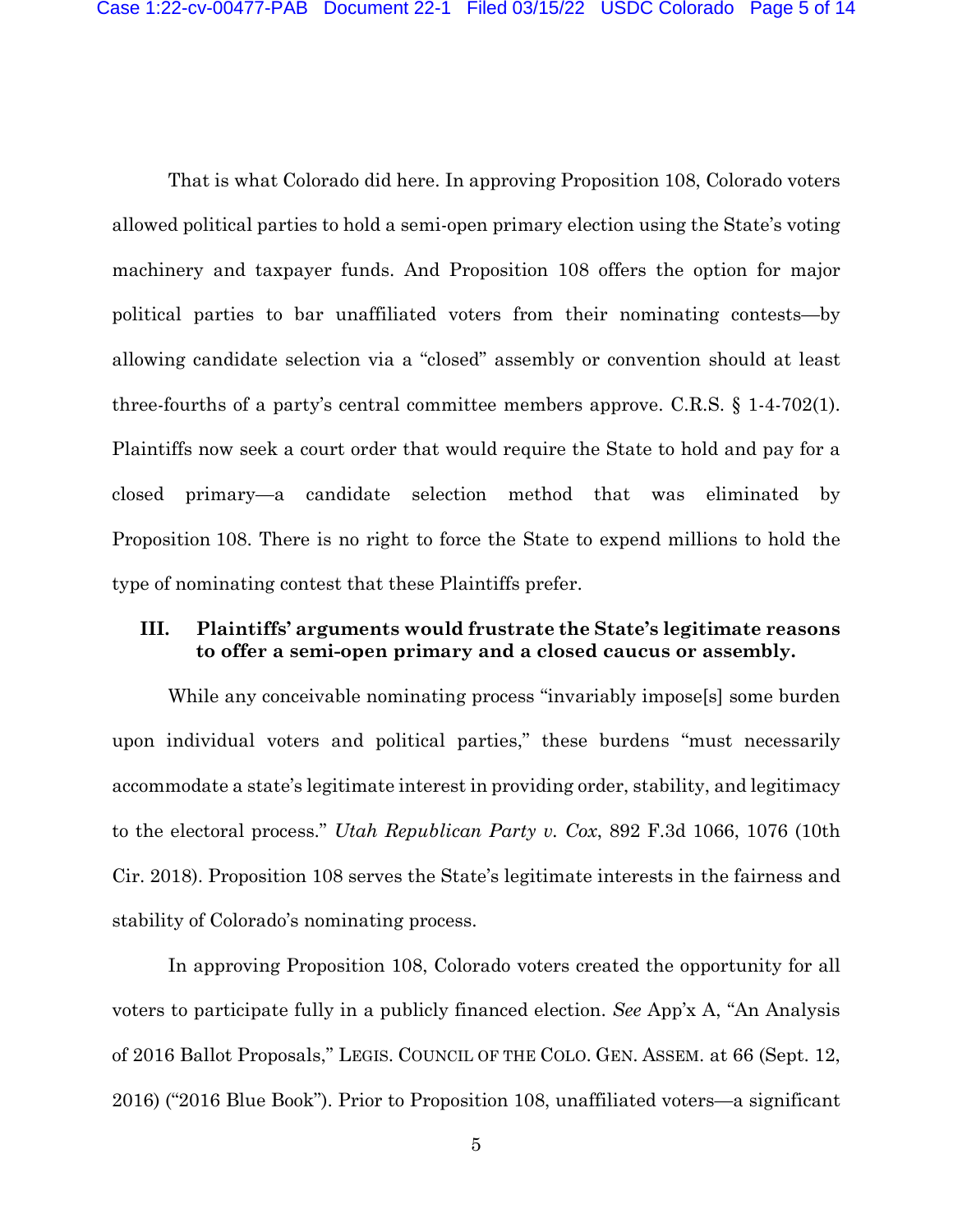portion of the Colorado electorate—could not help choose the candidates that appeared on the general election ballot. In some if not most elections, the primary election is more consequential than the general election in determining who holds public office. Consequently, prior to Proposition 108, unaffiliated voters in such elections had little to no meaningful participation in selecting their elected representatives. Proposition 108 gives these unaffiliated voters a voice in the selection of candidates for public office if a political party chooses to hold a semi-open primary.

The people of Colorado determined that Proposition 108's balance—providing a semi-open primary, and a closed caucus or assembly—best served the State's interest in the fairness of its nominating process. *New York State Bd. of Elections*, 552 U.S. at 202 (states have a "legitimate governmental interest in ensuring the fairness of the party's nominating process"). The choice to enfranchise unaffiliated voters in primary elections was made (in part) to grant "unaffiliated voters, who are Colorado taxpayers, the opportunity to vote in publicly financed primary elections." App'x A, 2016 Bluebook at 66. The voters therefore decided to allow major parties to use state funds to host a primary only if a political party kept its primary semi-open to unaffiliated voters. Political parties may close their nominating processes if they so choose, but may not use the money of unaffiliated taxpayers to fund a statewide primary when they do so.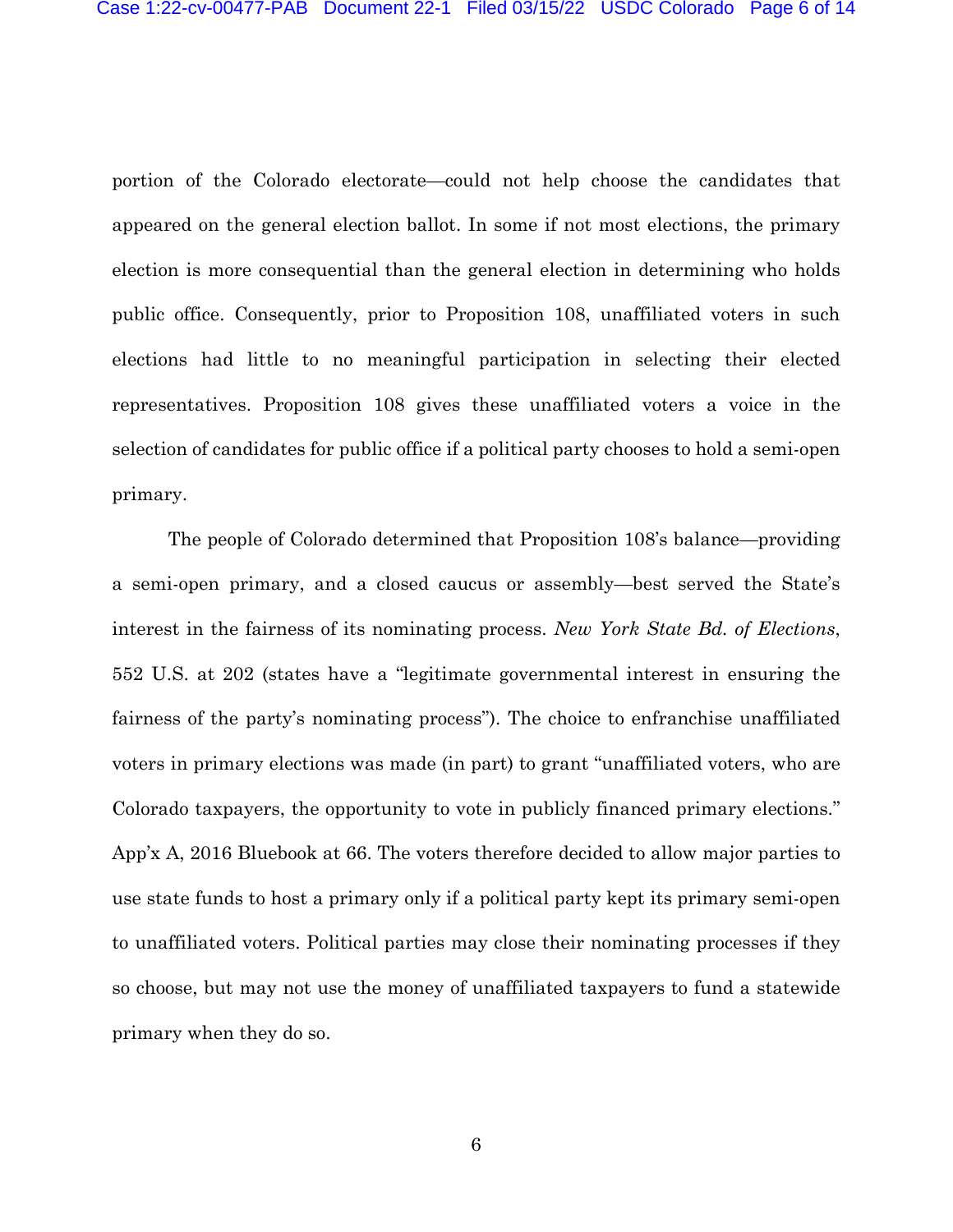The structure of Proposition 108's opt-out provision also reinforces the order and stability of Colorado's elections. The requirement that three-fourths of a major political party's central committee endorse a change to restrict selection of candidates to party members in a closed assembly or convention is sensible, reasonable, and serves important priorities. If the opt-out threshold were easily crossed, a party might revert back and forth between nominating systems with the prevailing political winds. This in turn would cause primary elections to be less stable and lead to voter confusion. *Purcell v. Gonzalez*, 549 U.S. 1, 4 (2006) (discussing risks of voter confusion based on pre-election changes to applicable rules). In any event, the threshold set by Proposition 108 would not have mattered to this case, as two-thirds of the Colorado Republican Party's State Central Committee voted to reject a closed assembly or convention and instead keep a semi-open primary.[3](#page-6-0) In short, the Colorado Republican Party would not have changed its nominating process for this election even if the threshold for change was a simple majority.

States may not violate the associational rights of parties by requiring parties to include non-members in their nomination process. But if states provide the option for political parties to include or exclude non-members, states may structure their

<span id="page-6-0"></span><sup>3</sup> Alex Burness, *Millions will keep primary voting access as Colorado GOP rejects controversial opt-out plan*, THE DENVER POST, Sept. 18, 2021, https://tinyurl.com/bderhprv (last visited March 12, 2022).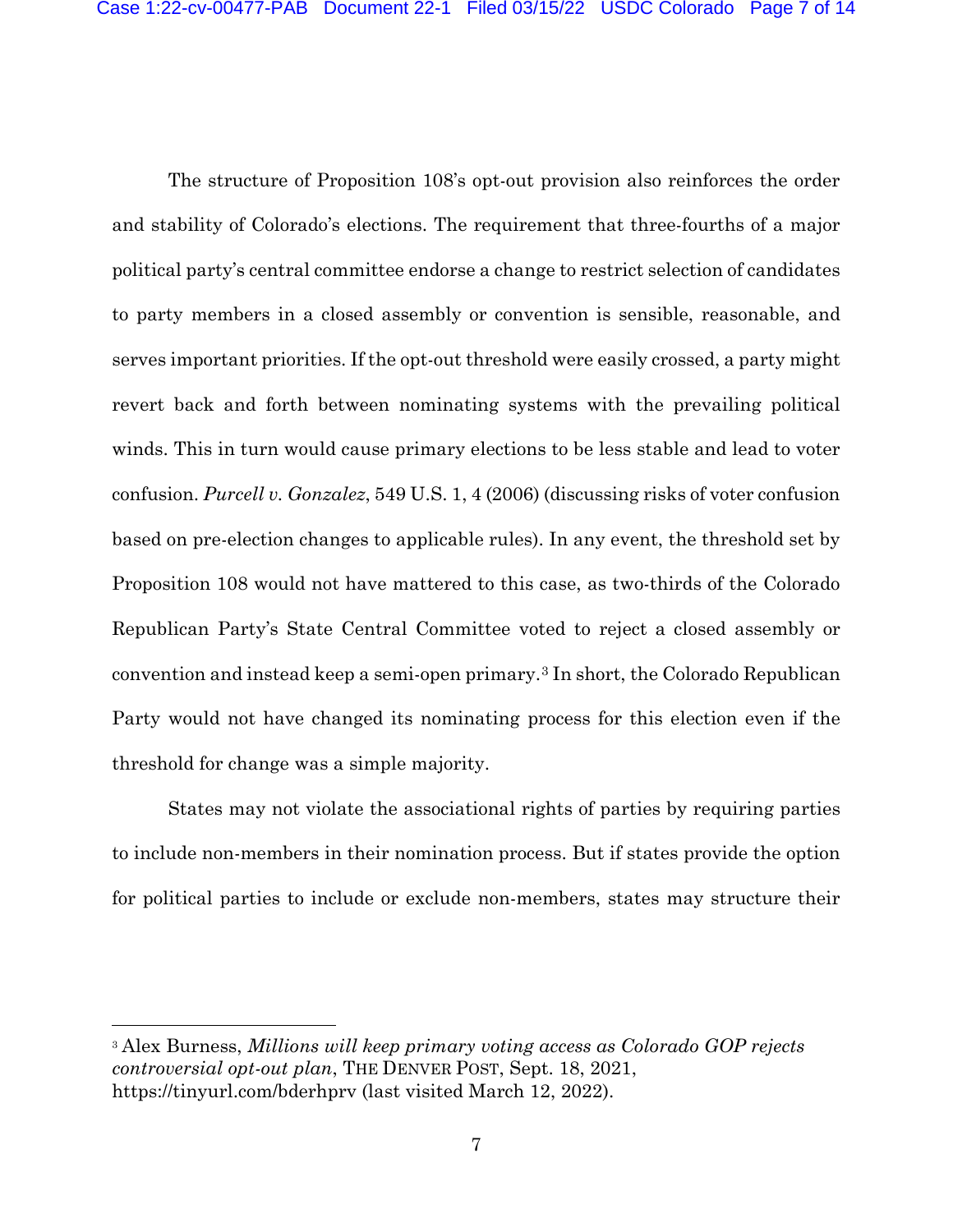nominating process to promote legitimate public interests in electoral fairness and stability. That is what Colorado has done here.

## **IV. Plaintiffs' argument would defy the will of the Colorado Republican Party.**

Proposition 108 allows political parties to choose whether to proceed with a semi-open primary that includes unaffiliated voters, or to select candidates via a closed assembly or convention. Plaintiffs imply that a political party must necessarily prefer a closed contest. But there are compelling reasons for political parties to include unaffiliated voters in their nominating contests. Here, the Colorado Republican Party overwhelmingly rejected the option to proceed via assembly or convention and will move forward with a semi-open primary election to select its candidates.[4](#page-7-0) This choice was made using the reasonable processes established by Proposition 108. The Court should respect the Colorado Republican Party's choice.

<span id="page-7-0"></span>There are good reasons for political parties to affirmatively choose an open or semi-open primary, and good reasons to disregard Plaintiffs' suggestion that political parties fear disruption by unaffiliated voters. First, unaffiliated voters often hold a preference towards and are consistent voters for a particular political party. An overwhelming majority of unaffiliated voters—over eighty percent—lean toward either the Republican Party or the Democratic Party. *See* Pew Research Center,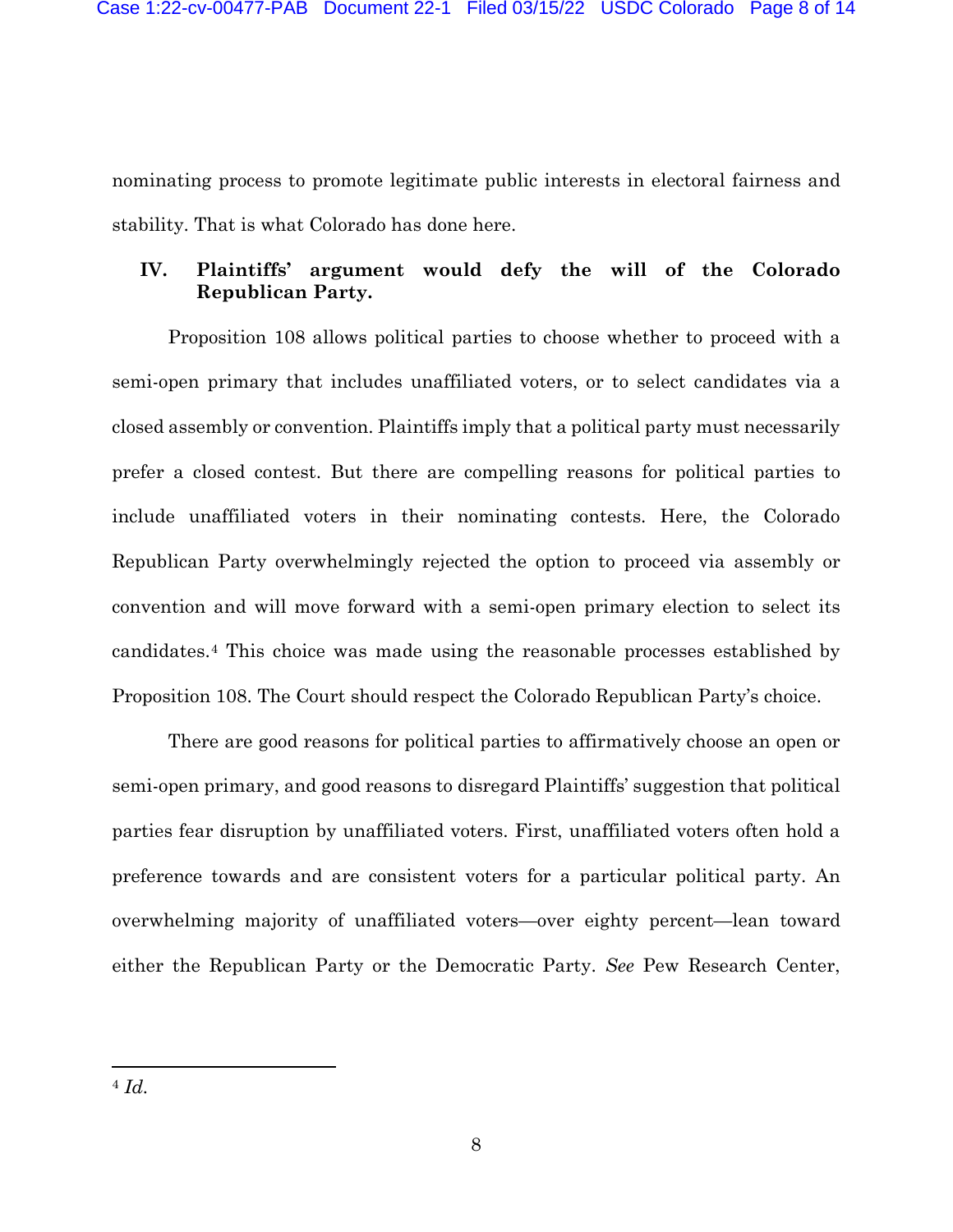*Political Independents: Who They Are, What They Think* (March 14, 2019).<sup>[5](#page-8-0)</sup> A political party might naturally wish to ensure that the candidate it selects is acceptable to these voters as well as to party members.

More strategically, political parties may wish, for good reasons, to seek the views of unaffiliated voters in party primaries. This is especially so where, as in Colorado, unaffiliated voters are essential to winning any general election. Excluding unaffiliated voters from a primary, as some Republican Party leaders have noted, $6$ threatens to harm the electoral prospects of a political party's candidate. Consequently, political parties selecting the process that determines the candidates on the ballot will need to consider carefully whether they opt for a candidate whose views are more responsive to the views of the majority than a candidate voted on only by those who choose to affiliate with a political party.

Plaintiffs raise the specter of so-called "party raiding"—that is, where partisans from one political party tactically vote in another party's elections—as a risk a political party assumes when participating in an open or semi-open primary.

<span id="page-8-0"></span><sup>5</sup> *Available at* https://www.pewresearch.org/politics/2019/03/14/politicalindependents-who-they-are-what-they-think.

<span id="page-8-1"></span><sup>6</sup> As a former Republican State Treasurer noted, "Colorado Republicans are flirting with political suicide ... We can't win elections without attracting unaffiliated voters, whom Democrats shrewdly embrace. If Republicans shun them, our party—and candidates—will become irrelevant." Mark Hillman, Opinion, *The Podium: GOP Can't Afford to Shun UAV*, COLORADO POLITICS (Aug. 18, 2021), *available at*  https://www.coloradopolitics.com/opinion/the-podium-gop-cant-afford-to-shun-theuav/article\_999fc10a-ffd1-11eb-86df-5b0b2f142aa3.html.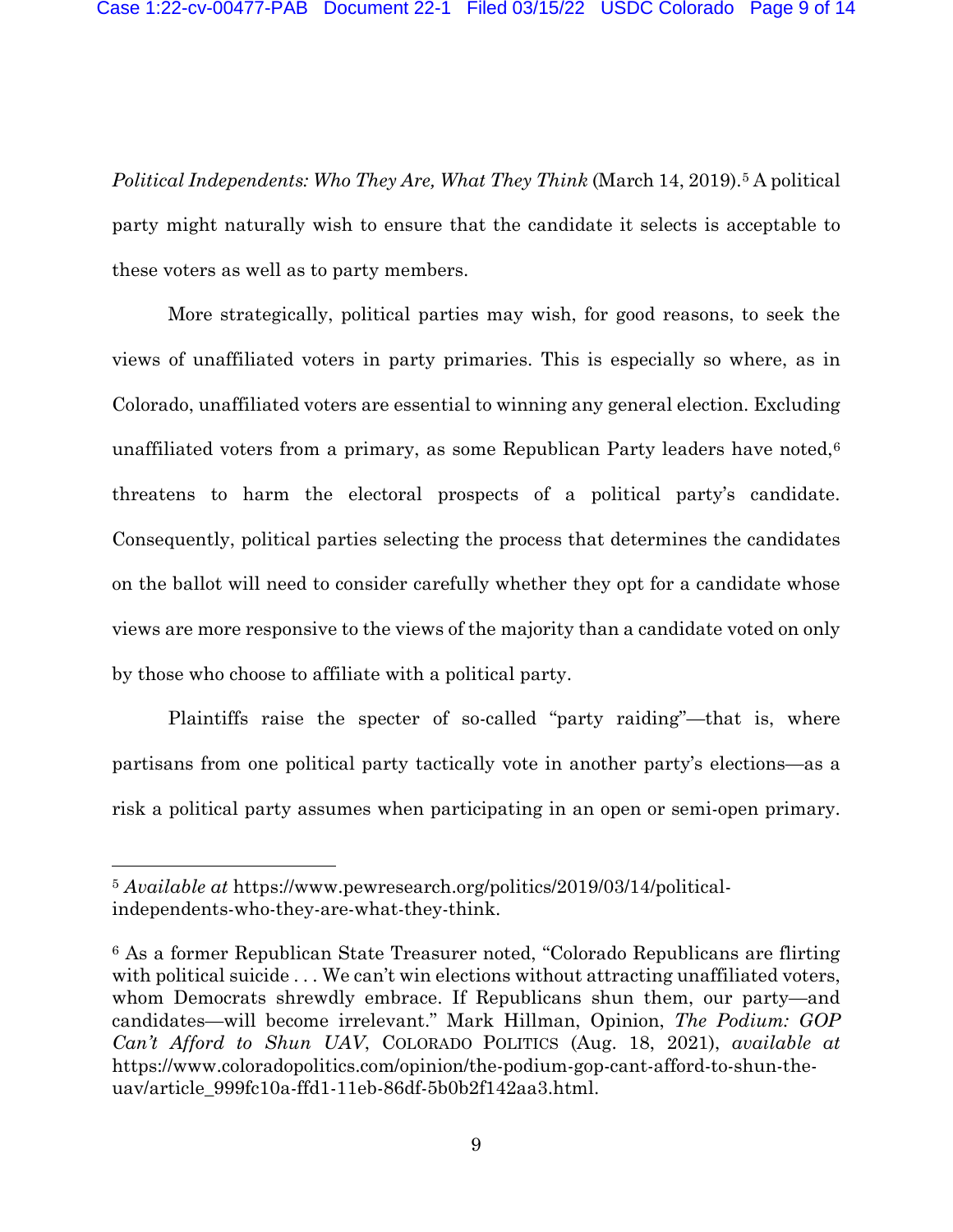Though these concerns are sometimes highlighted by advocates, *see* Doc. 2-1 at 6, "party raiding" more often haunts arguments in court than polling places. Neither courts nor recent literature have found actual evidence of this sort of voting behavior. *See, e.g.*, Rick Rojas, *There's No G.O.P. Primary in South Carolina. Some Republicans Will Vote Anyway*, N.Y. TIMES (Feb. 25, 2020) (noting that "evidence of [party raiding] efforts achieving any sort of significant influence is hard to find.");[7](#page-9-0) John Johnson, *Do Primary Voters Strategically Vote in the Opposition's Primary?*, MARQUETTE UNIV. LAW SCH. FACULTY BLOG (Feb. 20, 2019) (in study of Wisconsin's open primaries, "there is no evidence that this kind of voting behavior occurs at all[.]");[8](#page-9-1) *see also Tashjian*, 479 U.S. at 219 n.9 (noting that a study commissioned by the national Democratic Party "concluded that the existence of 'raiding' has never been conclusively proven by survey research" (cleaned up)). The Court should reject these arguments as unsupported.

There are compelling reasons for a party to prefer open or semi-open primaries. The Colorado Republican Party opted to keep its nominating contest semi-open. The Court should respect that choice.

<span id="page-9-0"></span><sup>7</sup> *Available at* https://www.nytimes.com/2020/02/25/us/south-carolina-primaryoperation-chaos.html?smid=tw-nytimes&smtyp=cur.

<span id="page-9-1"></span><sup>8</sup> *Available at* https://law.marquette.edu/facultyblog/2019/02/do-primary-votersstrategically-vote-in-the-oppositions-primary.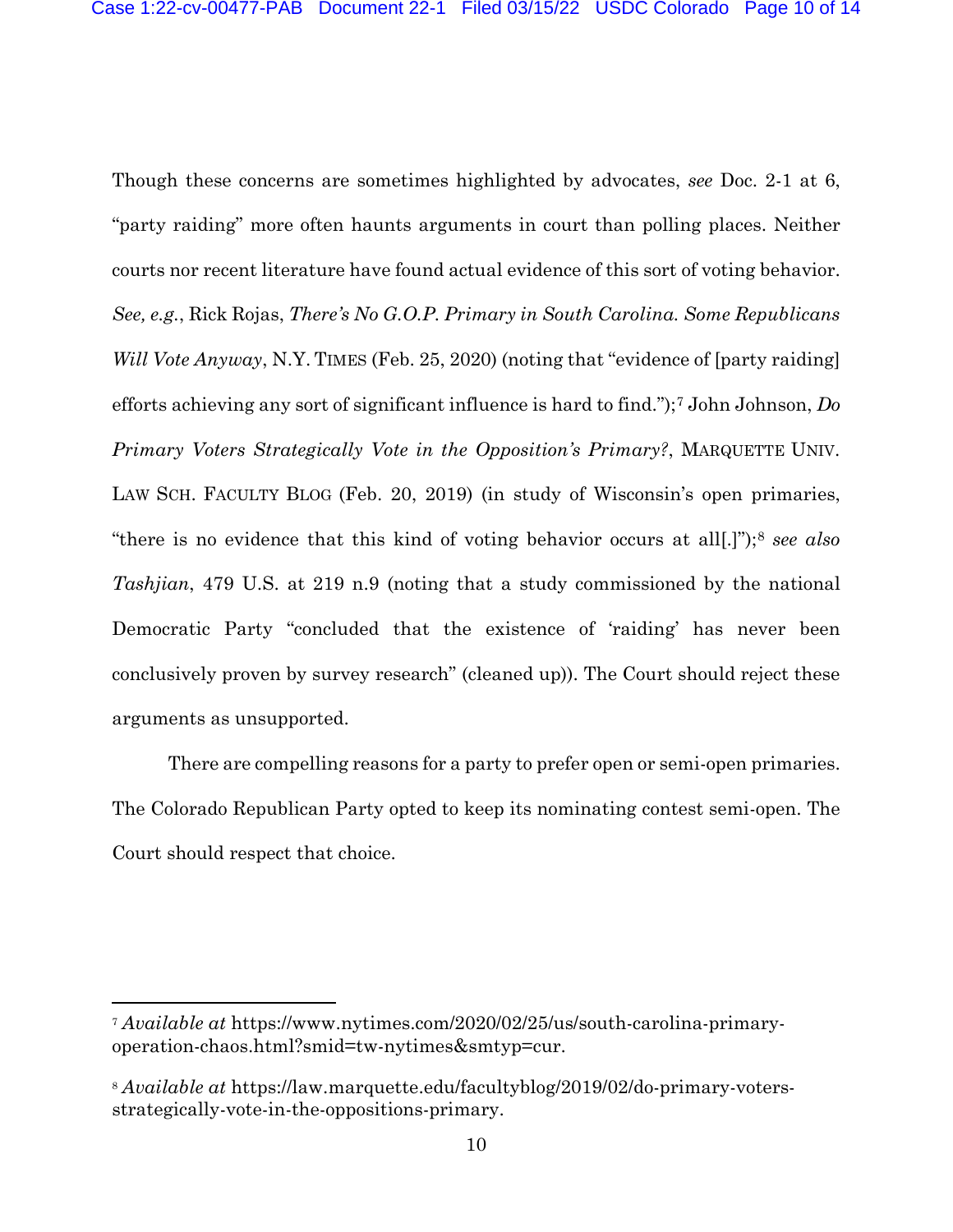## **V. The remedy sought by Plaintiffs would re-write Proposition 108 and cause confusion and chaos.**

Finally, the remedy that Plaintiffs seek is unlawful. They do not seek to simply invalidate Proposition 108. Instead, they ask the Court to re-write it: by including an option for any major political party "to notify the Secretary of State by April 14, 2022, that they wish to prohibit unaffiliated electors from voting in their primary elections." Doc. 2-1, Plaintiffs' Memorandum at 16. This so-called remedy is both legally inappropriate and practically unworkable. It risks injecting confusion and chaos into Colorado's candidate selection process.

First, the option of a closed, taxpayer-financed and government-supervised primary for major parties was never approved by the electorate. In fact, it was eliminated as an option as soon as Proposition 108 took effect. When a statute is unconstitutional, neither plaintiffs nor courts may rewrite the statute in the way they prefer to avoid the perceived constitutional infirmity. *E.g.*, *Nasrallah v. Barr*, 140 S. Ct. 1683, 1692 (2020) ("[I]t it is not the proper role of the courts to rewrite the laws[.]"); *Jennings v. Rodriguez*, 138 S. Ct. 830, 836 (2018) (noting that a court "must interpret the statute, not rewrite it"). This rule is particularly important in election law, where "[w]ith uncertain limits, intervening courts—even when proceeding with best intentions—[] risk assuming political, not legal, responsibility for a process that often produces ill will and distrust." *Vieth v. Jubelirer*, 541 U.S. 267, 307 (2004) (Kennedy, J., concurring).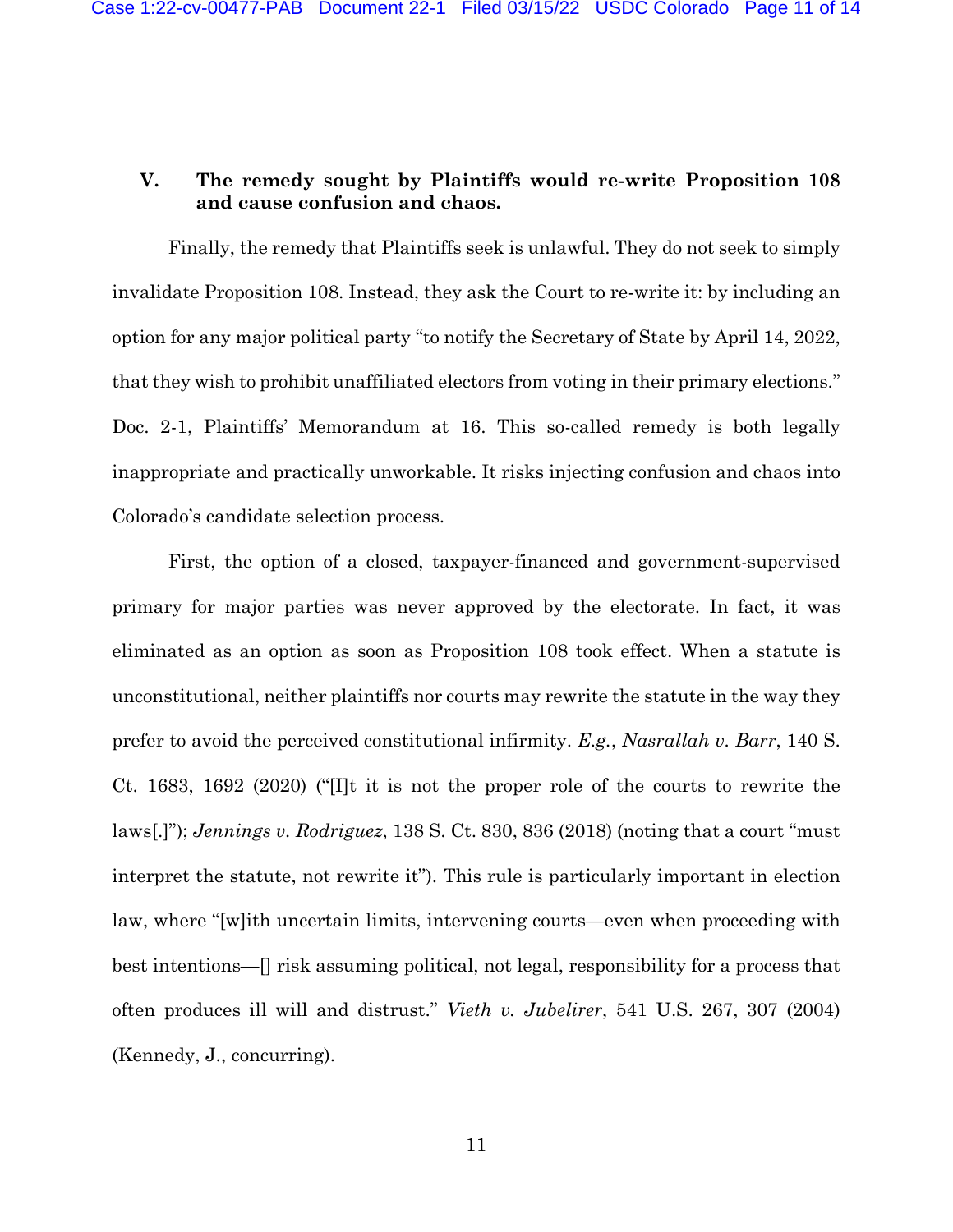Yet that is what Plaintiffs seek to do here, by asking the Court to craft a new law, offering major political parties the option to choose closed primaries. In so doing, Plaintiffs ask the Court to nullify the voters' will and for the Court to insert its own alternative nominating process. This proposed remedy disregards both the will of the voters in passing Proposition 108 and the role of the Court in interpreting it.

Plaintiffs' "remedy" is also unworkable. Plaintiffs seek a court order that the State must hold a closed primary if a party so chooses. The details, however, are left unsaid. Who in the party decides whether the primary should be closed—some of its members (but which ones?), its central committee, or some other body? How will the decision be made—by vote, or by some other method? If by vote, what percentage of members must vote for a closed primary? Where and when would such a vote take place, and how would the party ensure that its members were appropriately notified? And if the party does not vote for a closed primary, does the nominating contest default to a semi-open primary, an assembly, or a convention?

Each of these questions highlights that Plaintiffs ask the Court to rewrite the text of Proposition 108—and fill in the blanks itself. And were the Court not to fill in these details (which it cannot do), the primary election would be thrown into chaos only months before the Colorado primaries, resulting in serial and piecemeal litigation for which there is no hope of a quick resolution consistent with an orderly primary and general election that would guarantee a republican form of government under Article IV Section Four of the United States Constitution. A change to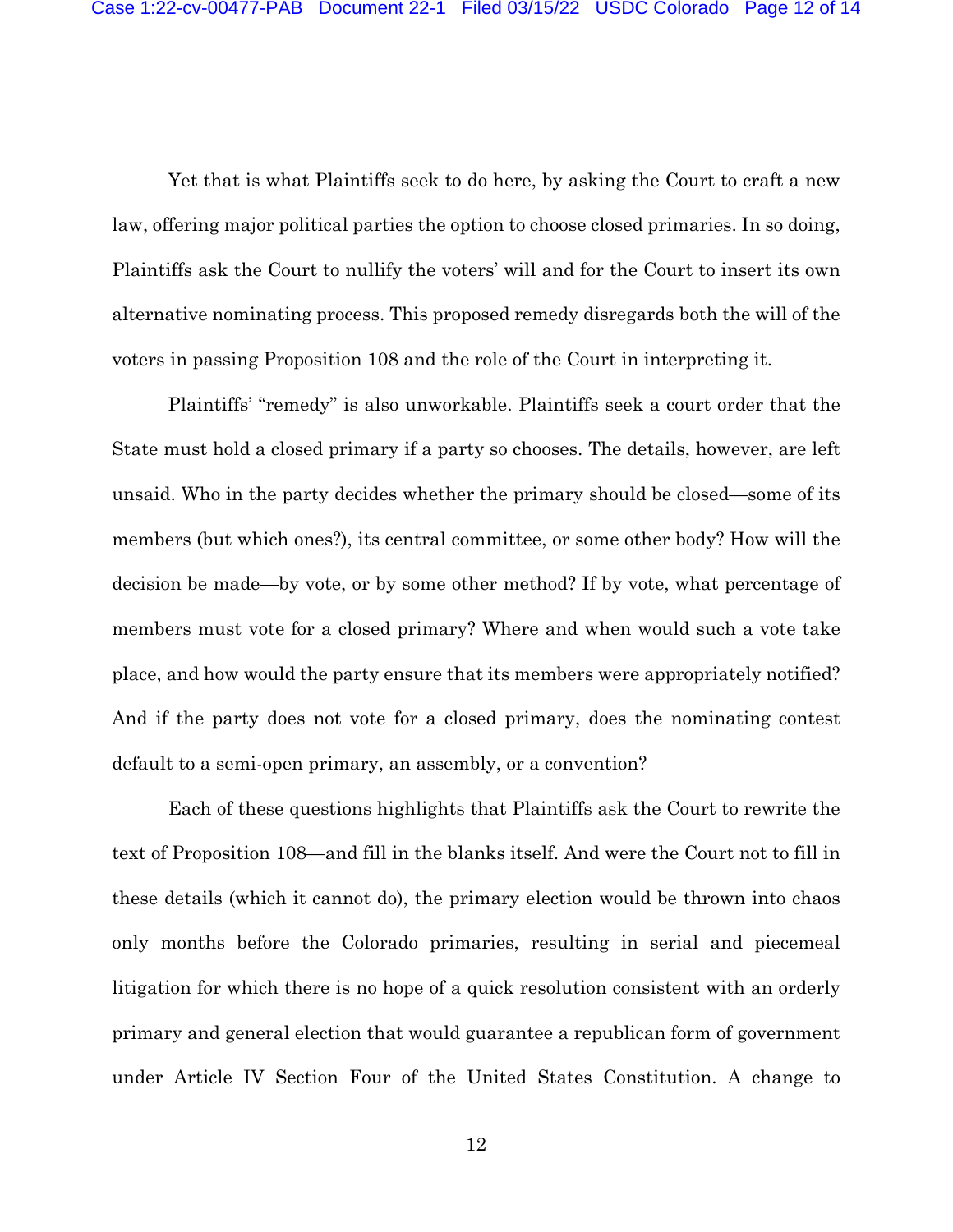Colorado's election laws that would at the very least cause this inevitable chaos would itself violate the Supreme Court's rule against changes that would cause "judicially created confusion" in an upcoming election. *Republican Nat'l Comm. v. Democratic Nat'l Comm*., 140 S. Ct. 1205, 1207 (2020) (citing *Purcell*, 549 U.S. at 4). The Court should decline Plaintiffs' invitation to make such changes here.

### **CONCLUSION**

*Amici* Governor Jared Polis and Attorney General Philip J. Weiser respectfully urge the Court to reject Plaintiffs' motion for a preliminary injunction.

Dated March 15, 2022.

PHILIP J. WEISER Attorney General of Colorado

/s/ Abigail M. Hinchcliff \**Natalie Hanlon Leh* Chief Deputy Attorney General

\**Eric R. Olson* Solicitor General

\**Kurtis T. Morrison* Deputy Attorney General

\**Abigail M. Hinchcliff* First Assistant Attorney General

1300 Broadway, 10th Floor Denver, Colorado 80203 Telephone: 720-508-7119 E-mail: Abigail.Hinchcliff@coag.gov

Attorneys for *Amici Curiae* \**Counsel of Record*